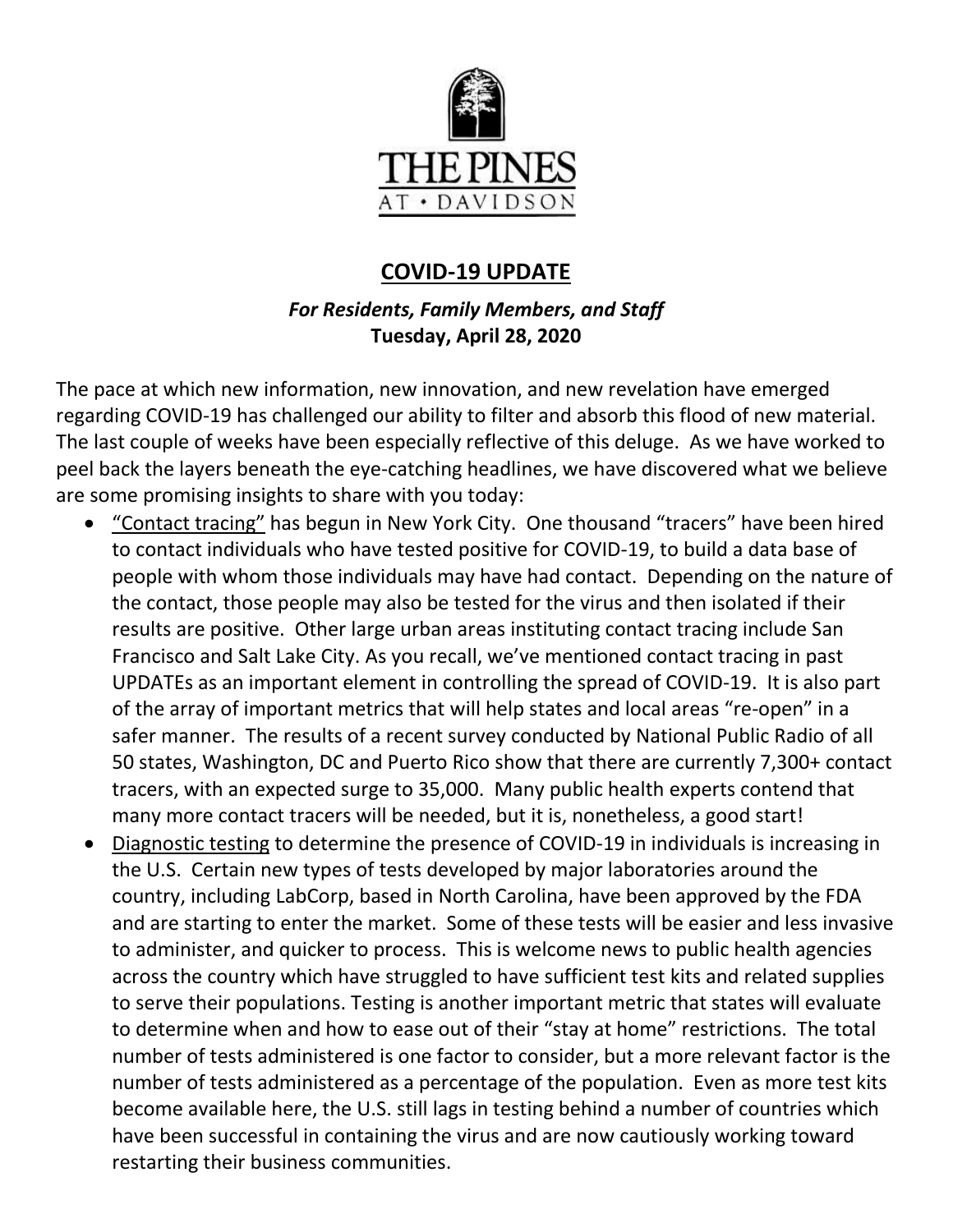- The increasing availability of antibody tests is helpful in identifying people who have previously been infected by the virus. Because of the novel nature of COVID-19, little is known about the extent of immunity one might get from COVID-19, however, early studies indicate there may be at least some degree of temporary immunity. One particular research center feverishly studying COVID-19 antibodies is the Defense Advanced Research Projects Agency (DARPA), a super-secret agency under the Pentagon umbrella tasked with research and development of new, emerging technologies. DARPA is credited with innovating everything from the internet to drones to GPS. Reports indicate that DARPA has isolated a small number of the most powerful antibodies to COVID-19 which, if injected with a certain genetic code, could help safeguard individuals who are among essential segments of the U.S. infrastructure including our military, healthcare workers, law enforcement, food processing workers, and the like.
- The availability of therapeutic treatments for COVID-19 also seems to be closer. Atrium Health is involved in a clinical trial, now in its second phase, in which virus patients from four area hospitals receive one pill every other day as a possible treatment.

### **HELPFUL INFORMATION AND ANNOUNCEMENTS**

**Thank you, Lowe's Home Improvement**

We are grateful to Manager Cory Calloway of Lowe's Home Improvement in Mooresville for donating dahlias and potting soil for resident window boxes and patio planters. These lovely annuals (sometimes perennial) were recently delivered to members of our community. Residents wanting to thank Cory can sent a note to address: Cory Calloway, Store Manager, Lowe's, 509 River Highway, Mooresville, NC 28117. Here are some notes we received from residents related to this gift of flowers:

*I was so thrilled to receive the plants & potting soil-do you have an address I could send a Thank You to-it was such a meaningful gesture! Please thank your*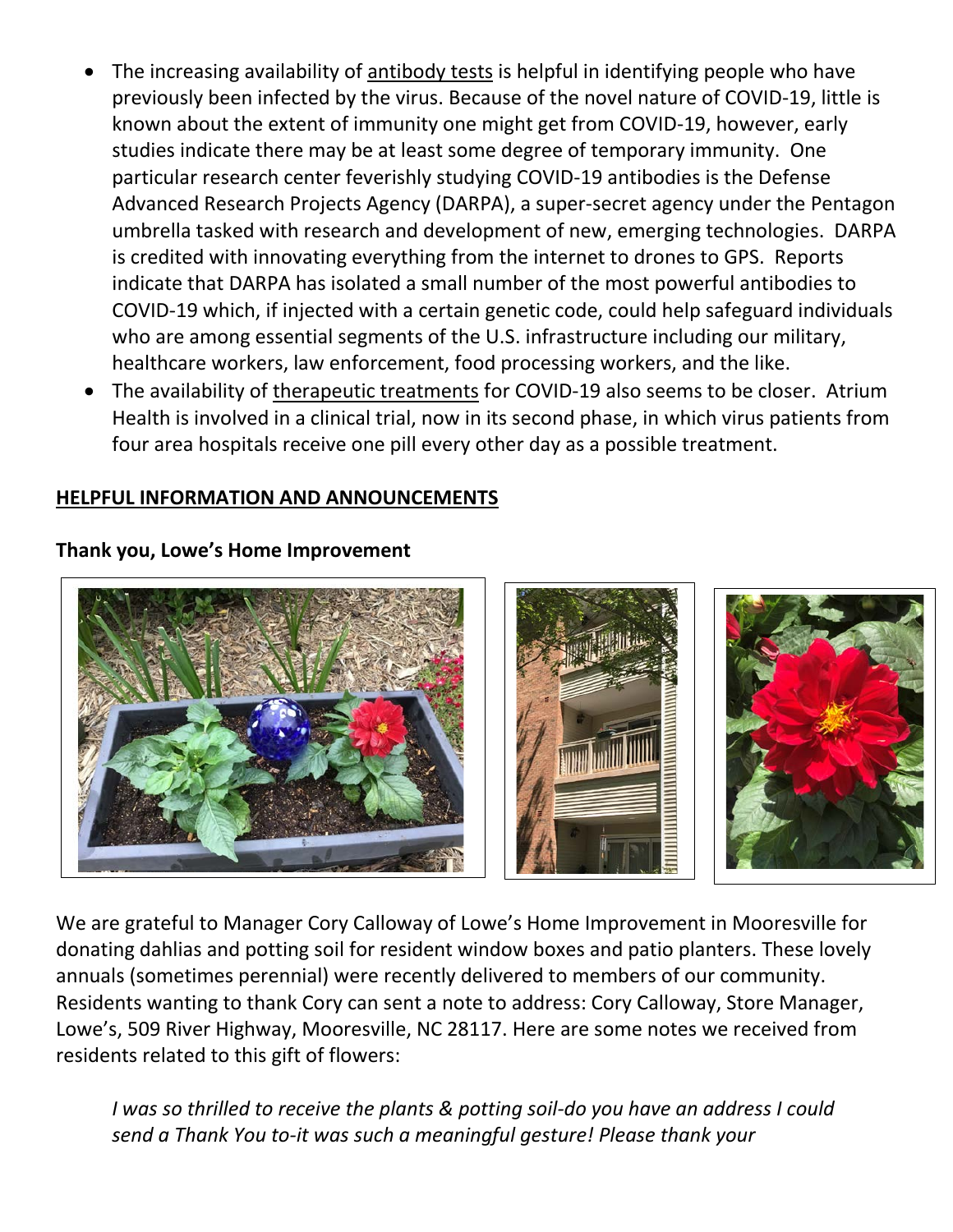*coworker who was so instrumental in helping from the beginning. Your thoughtful teamwork makes beautiful things happen!!*

*I enjoy the flowers, thanks. Next thing to do is to decide where to plant them in front of my cottage. It will be good to feel soil on my hands again!*

*Thank you so much for the lovely plant and bag of soil! Both are so appreciated and now being talked about. Besides shopping at that Lowe's after we finally get out of here, how can we thank this manager for his generous donation?*

*What a delight to find dahlias on my porch! Please thank the Lowes' manager for making such a wonderful gift ... and of course, thank you for delivering them. You and your staff are awesome* �

### **COVID-19: Davidson Stories**

The Archives, Special Collections and Community Department at Davidson College has launched an initiative to collect responses to COVID-19. Members of the Town of Davidson community are invited to participate, including residents of The Pines. The department shares the following about this effort:

*As Davidson adjusts to the COVID-19 pandemic, we are challenged to develop new ways to engage and interact with our community. The College Archives, which regularly collects, shares, and preserves the college's and community's unique stories, would like to document the experiences of students, faculty, staff, alumni, and community members during these uncertain times. We would like to invite you to share your COVID-19 story through original words, music, video, art, or images, regardless of where you are. Items may be contributed at [\(Re\)Collecting](https://nam10.safelinks.protection.outlook.com/?url=https%3A%2F%2Fdavidsonlibraryexhibits.net%2Fcovid-19%2F&data=02%7C01%7Cdelandi%40davidson.edu%7C149e89e87c9e4c5083bd08d7e858750c%7C35d8763cd2b14213b629f5df0af9e3c3%7C1%7C0%7C637233339138494356&sdata=fiUNqh1X1fEczAs7PWPWNzyOtfUrWrxg1Ho8rl1sRgo%3D&reserved=0)  [COVID-19: Davidson Stories](https://nam10.safelinks.protection.outlook.com/?url=https%3A%2F%2Fdavidsonlibraryexhibits.net%2Fcovid-19%2F&data=02%7C01%7Cdelandi%40davidson.edu%7C149e89e87c9e4c5083bd08d7e858750c%7C35d8763cd2b14213b629f5df0af9e3c3%7C1%7C0%7C637233339138494356&sdata=fiUNqh1X1fEczAs7PWPWNzyOtfUrWrxg1Ho8rl1sRgo%3D&reserved=0) through at least the end of the calendar year. Not sure what to submit? We have suggestions on this [webpage.](https://nam10.safelinks.protection.outlook.com/?url=https%3A%2F%2Fdavidsonlibraryexhibits.net%2Fcovid-19%2Fabout&data=02%7C01%7Cdelandi%40davidson.edu%7C149e89e87c9e4c5083bd08d7e858750c%7C35d8763cd2b14213b629f5df0af9e3c3%7C1%7C0%7C637233339138494356&sdata=L%2F3ARPbc%2B7TkQBf74%2BV4ULrATgekYoJye21vI68mhgk%3D&reserved=0) If you have any questions, contact [archives@davidson.edu.](mailto:archives@davidson.edu)*

#### **Meal Delivery**

If residents have a question related to a meal delivered to them, please call ext. 2380. For example, perhaps an item ordered by a resident did not arrive with the meal. Please do not call the Culinary Business Office (ext. 1461), especially since phone messages left on this line are not checked during weekends.

If residents would like to know their current Choice Plan balance, please call Brittany Lindsay in the Culinary Business Office at ext. 1461. She will respond to residents with this information on weekdays. One can also request this information by email: [culinaryanddining@thepinesatdavidson.org.](mailto:culinaryanddining@thepinesatdavidson.org)